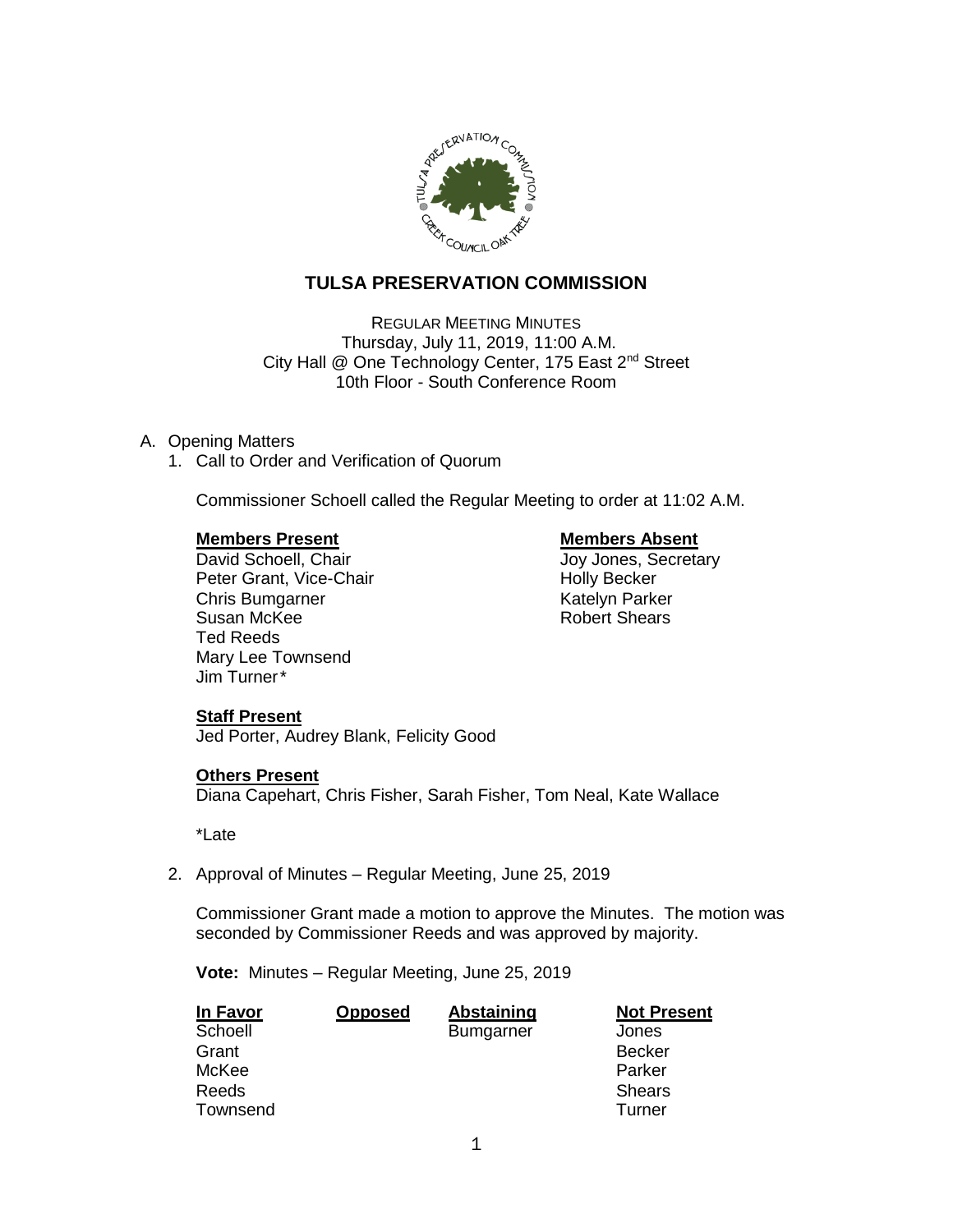3. Disclosure of Conflicts of Interest No Conflicts of Interest were disclosed.

#### B. Actionable Items

1. **HP-0116-2019 / 1110 E. 18th St.** (North Maple Ridge) Applicant: Diana W. Capehart Proposal: 1. Replacement of tiles on roof with shingles

*Work completed without an Historic Preservation Permit*

Staff presented its report, noting that the residence was identified as a Contributing Resource in the Maple Ridge Historic Residential District on the National Register of Historic Places. Mrs. Capehart stated that she and her husband had considered several options for replacement of the tiles but chose shingles due to the cost of tiles and restrictions imposed by their insurance. In response to an inquiry about awareness of the requirement for an Historic Preservation Permit, Mrs. Capehart confirmed that she was unaware of the requirement for an Historic Preservation Permit for the replacement of the roof and added that issues about personal health which she and her husband had faced earlier in the year created distractions and contributed to the neglect of this requirement. Mrs. Capehart informed the commission that she and her husband loved their home and have made few changes since its purchase in 1971 or 1972 and noted that she was aware that their residence was included in the North Maple Ridge Historic Preservation Overlay District. Before the project, they had attempted to file a claim with their insurance company, but their insurer would not provide reimbursement for the replacement of the roof because its condition was determined to be the result of age, rather than damage from a storm. Staff relayed comments from the National Register Coordinator for the State Historic Preservation Office, which indicated that, while the alteration of the roof was unfortunate, the character of the residence was not so diminished that its status as Contributing Resource would be endangered. Commissioner Reeds inquired whether any of the original roof had been saved, and the applicant's contractor responded that approximately 35% had been removed and stored. Mrs. Capehart stated she has stored about thirty (30) pieces of tile in her garage due to an emotional attachment to the former roof.

Commissioner Reeds made a motion to approve the application, given the State Historic Preservation Office's stance on the alteration but withdrew the motion after the lack of a second. Commissioner McKee made a motion to deny the application. The motion was seconded by Commissioner Schoell but failed due to the lack of a majority. Guidelines cited: A.1.1, A.1.2, A.1.3, A.5.1, A.5.2, A.5.3, A.5.6, A.5.7

#### **Vote:** 1110 E. 18th St. **(North Maple Ridge)**

| In Favor   | <b>Opposed</b> | Abstaining       | <b>Not Present</b> |
|------------|----------------|------------------|--------------------|
| 1. Schoell | Reeds          | <b>Bumgarner</b> | Jones              |
| 2. Grant   |                | Townsend         | <b>Becker</b>      |
| 3. McKee   |                | Turner           | Parker             |
|            |                |                  | <b>Shears</b>      |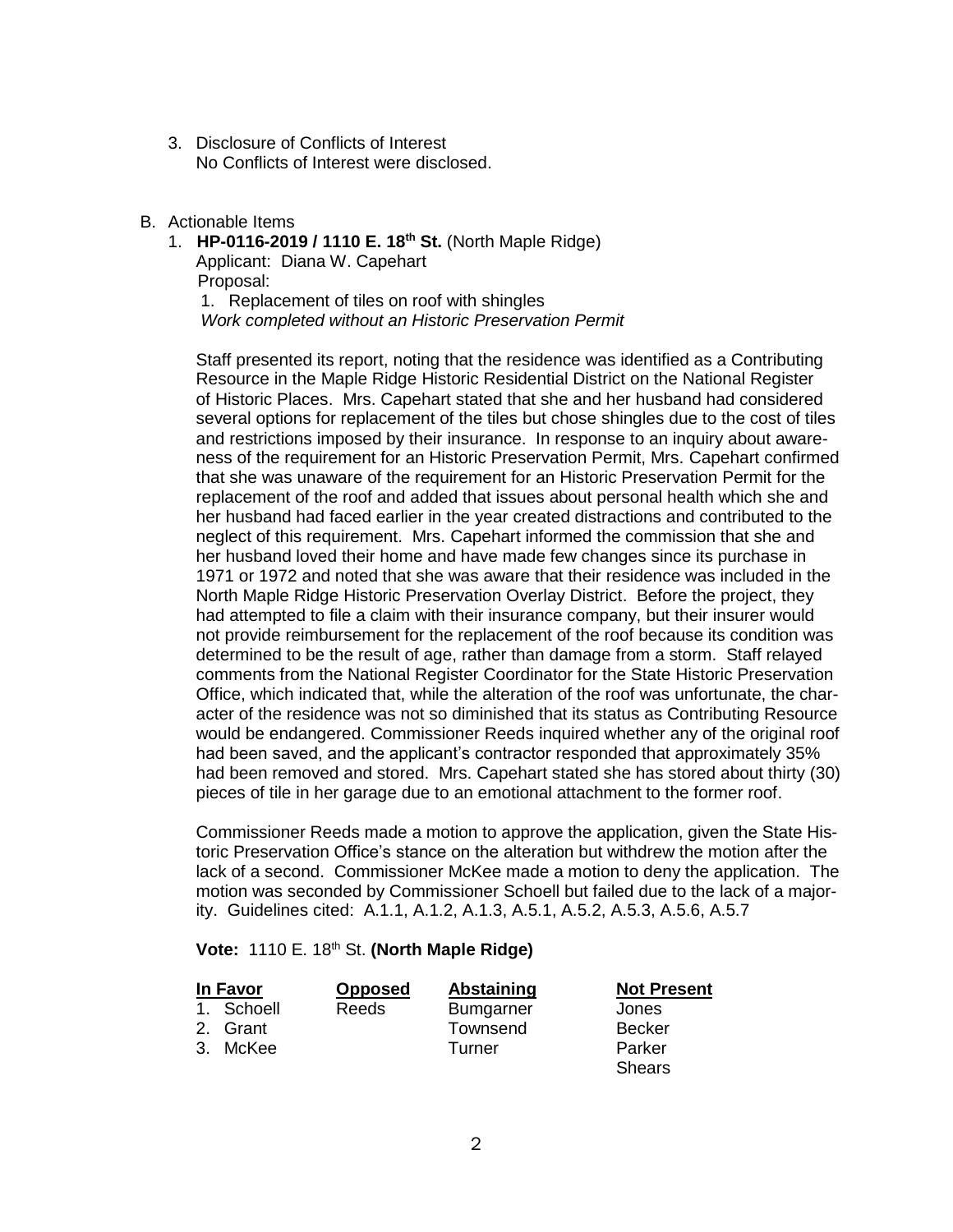The commission then considered what action to pursue. Commissioner Bumgarner inquired whether any changes to the exterior of the residence had been made since implementation of the overlay and was informed that none had been made. Commissioner Bumgarner then asked the contractor if any sheathing had been removed, as its removal and replacement would have required a permit from the City of Tulsa, and was informed that the sheathing had not been removed. Commissioner Bumgarner observed that, if every tile roof in the neighborhood were replaced with shingles, the change would be significant. Commissioner Schoell clarified the failure of the motion for denial, noting that it meant that the Tulsa Preservation Commission effectively would take no action on the application. Staff commented that the alteration without an Historic Preservation Permit was a violation of the Zoning Code, so the commission could choose to instruct its staff to contact the Working in Neighborhoods Department and request an investigation; however, if the commission chose to take no action, the application would be considered approved by default after thirty (30) days.

As there was no further discussion, Commissioner Townsend made another motion to deny the application. The motion was seconded by Commissioner Schoell and approved by majority. Guidelines cited: A.1.1, A.1.2, A.1.3, A.5.1, A.5.2, A.5.3, A.5.6, A.5.7

### **Vote: 1110 E. 18th St. (North Maple Ridge)**

| In Favor     | <b>Opposed</b> | <b>Abstaining</b> | <b>Not Present</b> |
|--------------|----------------|-------------------|--------------------|
| 1. Schoell   |                | Turner            | Jones              |
| 2. Grant     |                |                   | <b>Becker</b>      |
| 3. Bumgarner |                |                   | Parker             |
| 4. McKee     |                |                   | <b>Shears</b>      |
| 5. Reeds     |                |                   |                    |
| 6. Townsend  |                |                   |                    |

#### 2. **HP-0110-2019 / 1325 E. 18th St.** (Swan Lake) *Historic Preservation Permit Subcommittee Review Date: July 2, 2019* Applicant: Tom Neal Design Proposals:

1. Construction of enclosed patio

2. Construction of fence

*Application to amend previous approval of an application by Tulsa Preservation Commission on February 14, 2019*

Staff presented its report, noting the precedent for similar enclosures of patios in the neighborhood. Commissioner Grant stated that the Historic Preservation Permit Subcommittee had been pleased with the plans during its review. Applicant Neal provided photographs which displayed the treatment of the stucco on the residence, the chimney, and an example of precedent for the patio from an adjacent residence. Commissioner Schoell inquired about the surface on the enclosure and was informed that the surface would be abraded, although no specifications were immediately available. Commissioner Grant added that the Historic Preservation Permit Subcommittee found the fence and enclosure to be appropriate for the property, so the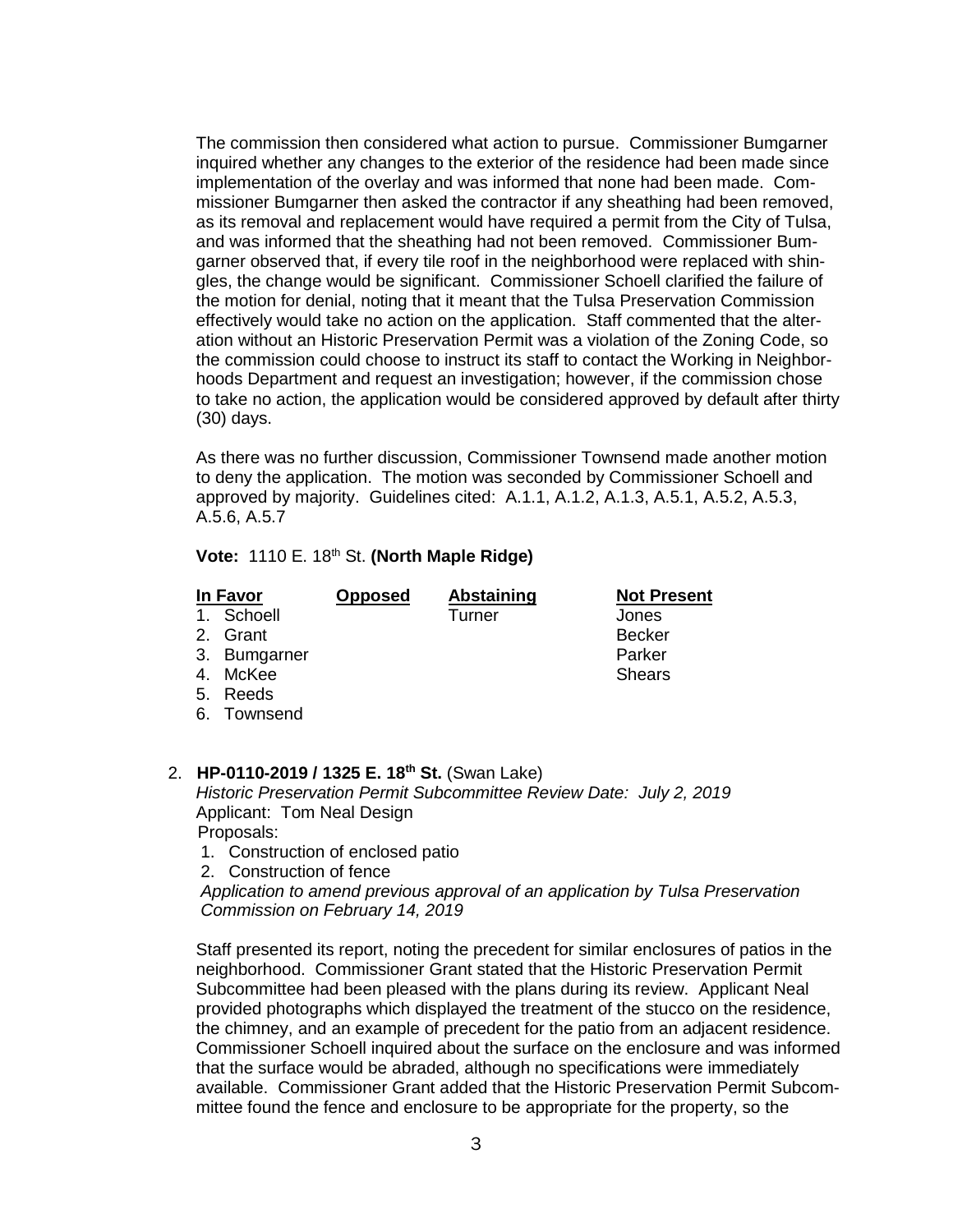application had been forwarded with a recommendation for approval. Commissioner Schoell inquired about the dimensions of the pickets, and Mr. Neal stated that they would be 2x2s 2x4 rails and constructed with cedar. Because the patio would not be attached to the residence, it would comply with requirements for structures in street yards.

As there was no further discussion, Commissioner Reeds made a motion to approve the application. The motion was seconded by Commissioner Grant and approved unanimously. Guidelines cited: A.1.3, G.1.3, G.1.4

**Vote:** 1325 E. 18th St. **(Swan Lake)**

|         | In Favor     | <b>Opposed</b> | <b>Abstaining</b> | <b>Not Present</b> |
|---------|--------------|----------------|-------------------|--------------------|
| $1_{-}$ | Schoell      |                |                   | Jones              |
|         | 2. Grant     |                |                   | <b>Becker</b>      |
|         | 3. McKee     |                |                   | Parker             |
|         | 4. Reeds     |                |                   | <b>Shears</b>      |
|         | 5. Townsend  |                |                   |                    |
|         | 6. Turner    |                |                   |                    |
|         | 7. Bumgarner |                |                   |                    |
|         |              |                |                   |                    |

#### 3. **HP-0112-2019 / 1232 E. 18th St.** (North Maple Ridge) Applicant: Jody L. Collins

Proposal:

1. Construction of retaining wall

Staff presented its report, noting that the applicant had provided a sample requested by the Tulsa Preservation Commission during its Regular Meeting on June 25. The applicant commented on the presence of VERSA-LOK Retaining Wall System constructed by the City of Tulsa on 21<sup>st</sup> Street. Mr. Collins stated that the tumbled style has edges and corners chipped away to resemble stone and contended that its appearance was better than most VERSA-LOK Retaining Walls. In response to queries from Commissioners Townsend and Turner, the applicant stated that two walls would be constructed and that they would be partly obscured by decorative vegetation. Commissioner Turner expressed interest in the proposal for the landscape and stated that he understood the walls to be removable elements, rather than retaining walls, as they would be placed on gravel without a permanent foundation. Commissioner Reeds concurred, and Commissioners Schoell and Grant then requested confirmation of this construction and whether the grade of the site would be adjusted. Mr. Collins so confirmed and added that the wall would replace the ties presently on the site with an additional ten feet (10'-0") of the site absorbed by the expansion of the driveway. Commissioner Schoell inquired about the caps and the finish of the wall. Mr. Collins stated that there would be caps four inches (0'-4") in height, as pictured, and the walls would have a tumbled face matching exactly the sample. Commissioner Schoell inquired about the requirement for a permit from the City of Tulsa and was informed that a permit would only be required were the height to reach four feet (4'-0"). Several members of the commission discussed whether it would be appropriate to consider the application as a proposal for a landscape feature. Commissioner Schoell expressed his approval of the appearance of the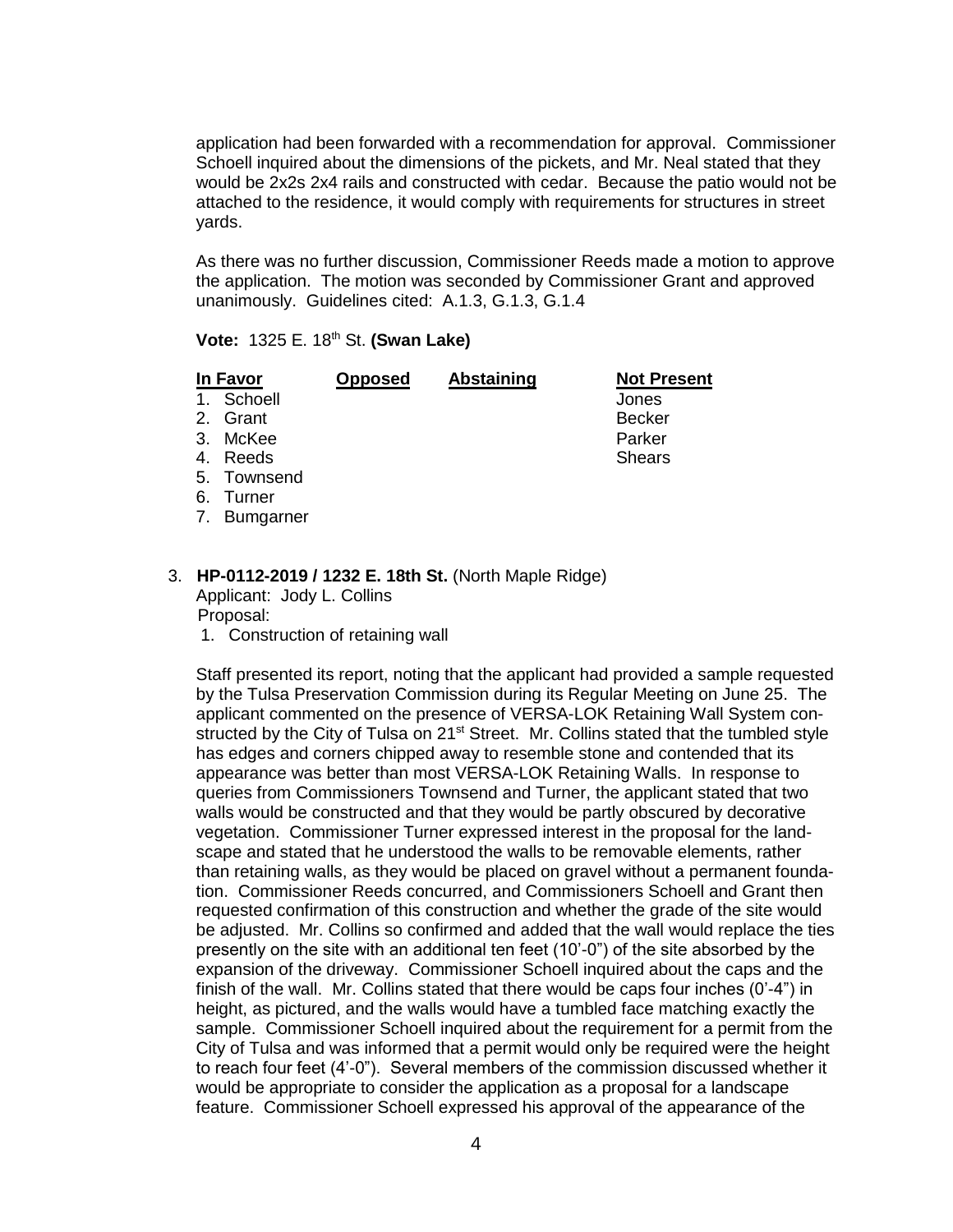sample, as it resembled stone, unlike some of the materials previously presented for approval with other applications.

As there was no further discussion, Commissioner Turner made a motion to approve the application as a landscape feature, as submitted with the VERSA-LOK Retaining Wall System, with the conditions that the wall have two tiers, each no more than three feet (3'-0") in height, that it have a gravel base instead of a permanent foundation, and that it be substantially obscured by vegetation. The motion was seconded by Commissioner Reeds and approved unanimously. Guidelines cited: A.1.1, A.1.3, E.1.1, E.1.2, E.1.3, E.1.4, G.1.1, G.1.3, G.1.5

### **Vote: 1231 E. 18th St. (North Maple Ridge)**

| In Favor     | <b>Opposed</b> | <b>Abstaining</b> | <b>Not Present</b> |
|--------------|----------------|-------------------|--------------------|
| 1. Schoell   |                |                   | Jones              |
| 2. Grant     |                |                   | <b>Becker</b>      |
| 3. Bumgarner |                |                   | Parker             |
| 4. McKee     |                |                   | <b>Shears</b>      |
| 5. Reeds     |                |                   |                    |
| 6. Townsend  |                |                   |                    |
| 7. Turner    |                |                   |                    |
|              |                |                   |                    |

#### 4. **HP-0114-2019 / 319 E. 18th St.** (North Maple Ridge) *Historic Preservation Permit Subcommittee Review Date: July 2, 2019* Applicant: Kathleen G. Wallace-Helm Proposals:

- 1. Replacement of sidewalk with pavers
- 2. Construction of walkway

Staff presented its report, noting a lack of access from the front entry to the public sidewalk due to shrubbery. Commissioner Grant stated the applicant had provided everything requested for the review by the Historic Preservation Permit Subcommittee. Commissioner Schoell added that the walkway had originally been seven feet and six inches (7'-6") wide to match the width of the front stairs but had been reduced to a width of five feet (5'-0") and depth of three feet and three inches (3'-3") with a space of six inches (0'-6") between pavers. Commissioner Turner asked the applicant, Ms. Wallace-Helm, if there would be grass between the pavers, and she stated they would likely use evergreen or a similar ground cover.

As there was no further discussion, Commissioner Townsend made a motion to approve the application. The motion was seconded by Commissioner Reeds and approved unanimously. Guidelines cited: A.1.1, A.1.3, E.1.1, E.1.2, E.1.3, E.1.4, G.1.3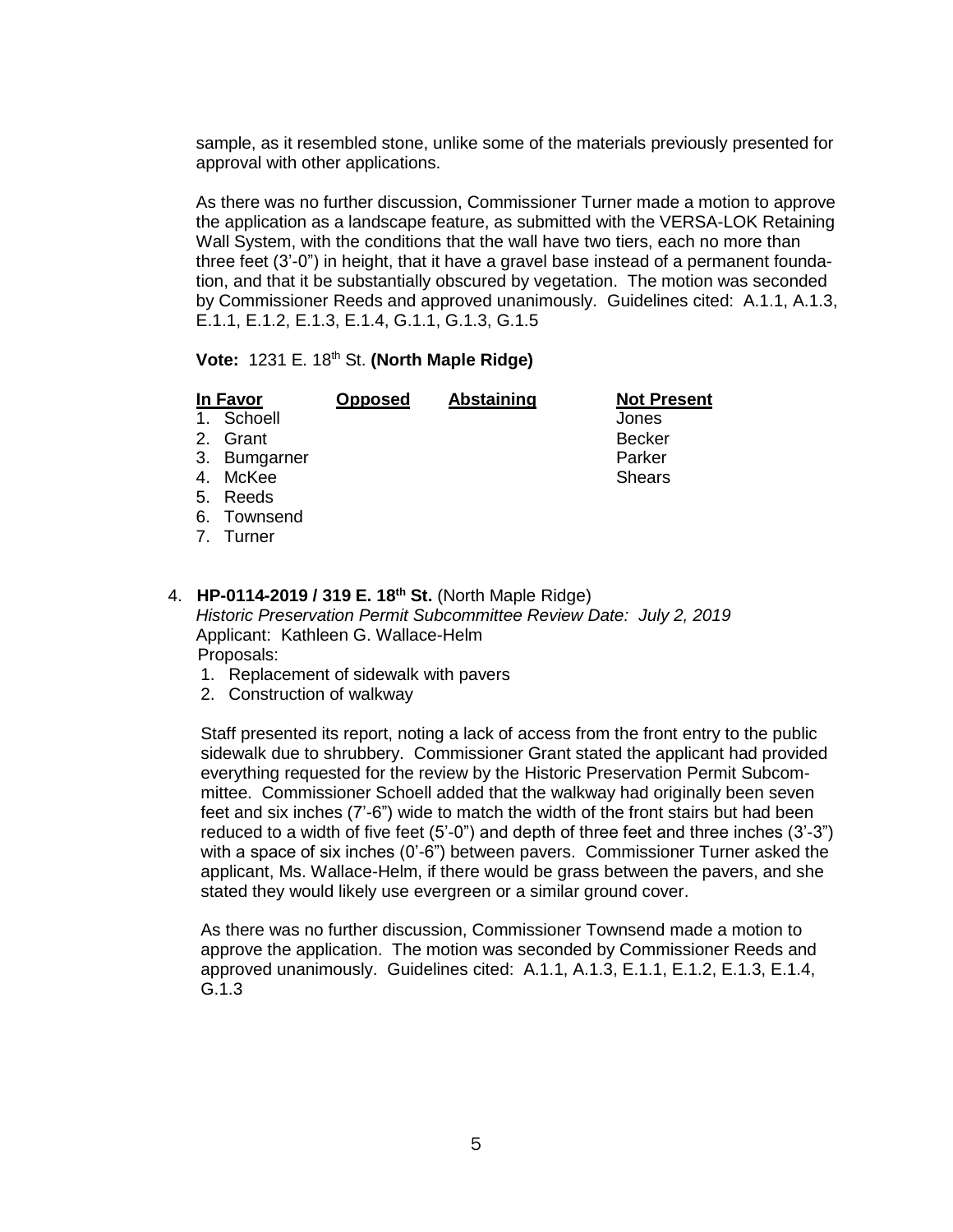#### **Vote: 319 E. 18th St. (North Maple Ridge)**

| In Favor       | <b>Opposed</b> | Abstaining | <b>Not Present</b> |
|----------------|----------------|------------|--------------------|
| Schoell<br>1   |                |            | Jones              |
| 2. Grant       |                |            | <b>Becker</b>      |
| 3. Bumgarner   |                |            | Parker             |
| 4. McKee       |                |            | <b>Shears</b>      |
| 5. Reeds       |                |            |                    |
| Townsend<br>6. |                |            |                    |
| 7. Turner      |                |            |                    |
|                |                |            |                    |

# 5. **HP-0115-2019 / 1228 E. 20th St.** (North Maple Ridge)

*Historic Preservation Permit Subcommittee Review Date: July 2, 2019* Applicant: Chris W. Fisher Proposal:

1. Construction of addition

Staff presented its report, noting that the proposed addition closely imitated the appearance of the sunroom on the northwest corner of the residence. Commissioner Grant added that the applicant intended to salvage the windows on the residence for installation on the addition and commented that the Historic Preservation Permit Subcommittee deemed the application to be appropriate and well designed. Commissioner Schoell noted that the subcommittee had offered no recommendations for revisions but had requested additional information on the materials, which had been provided. Commissioner Reeds stated the proposed addition looked great both in scale and in context with the rest of the residence and the neighborhood.

As there was no further discussion, Commissioner Townsend made a motion to approve the application. The motion was seconded by Commissioner Bumgarner and approved unanimously. Guidelines cited: A.1.1, A.1.3, B.1.1, B.1.2, B.1.3, B.1.4, B.3.1, B.3.3, E.1.1, E.1.2, E.1.3, E.1.4

#### **Vote: 1228 E. 20<sup>th</sup> St. (North Maple Ridge)**

| In Favor       |              | <b>Opposed</b> | <b>Abstaining</b> | <b>Not Present</b> |
|----------------|--------------|----------------|-------------------|--------------------|
| $\mathbf{1}$ . | Schoell      |                |                   | Jones              |
|                | 2. Grant     |                |                   | <b>Becker</b>      |
|                | 3. Bumgarner |                |                   | Parker             |
| 4.             | McKee        |                |                   | <b>Shears</b>      |
|                | 5. Reeds     |                |                   |                    |
|                | 6. Townsend  |                |                   |                    |

7. Turner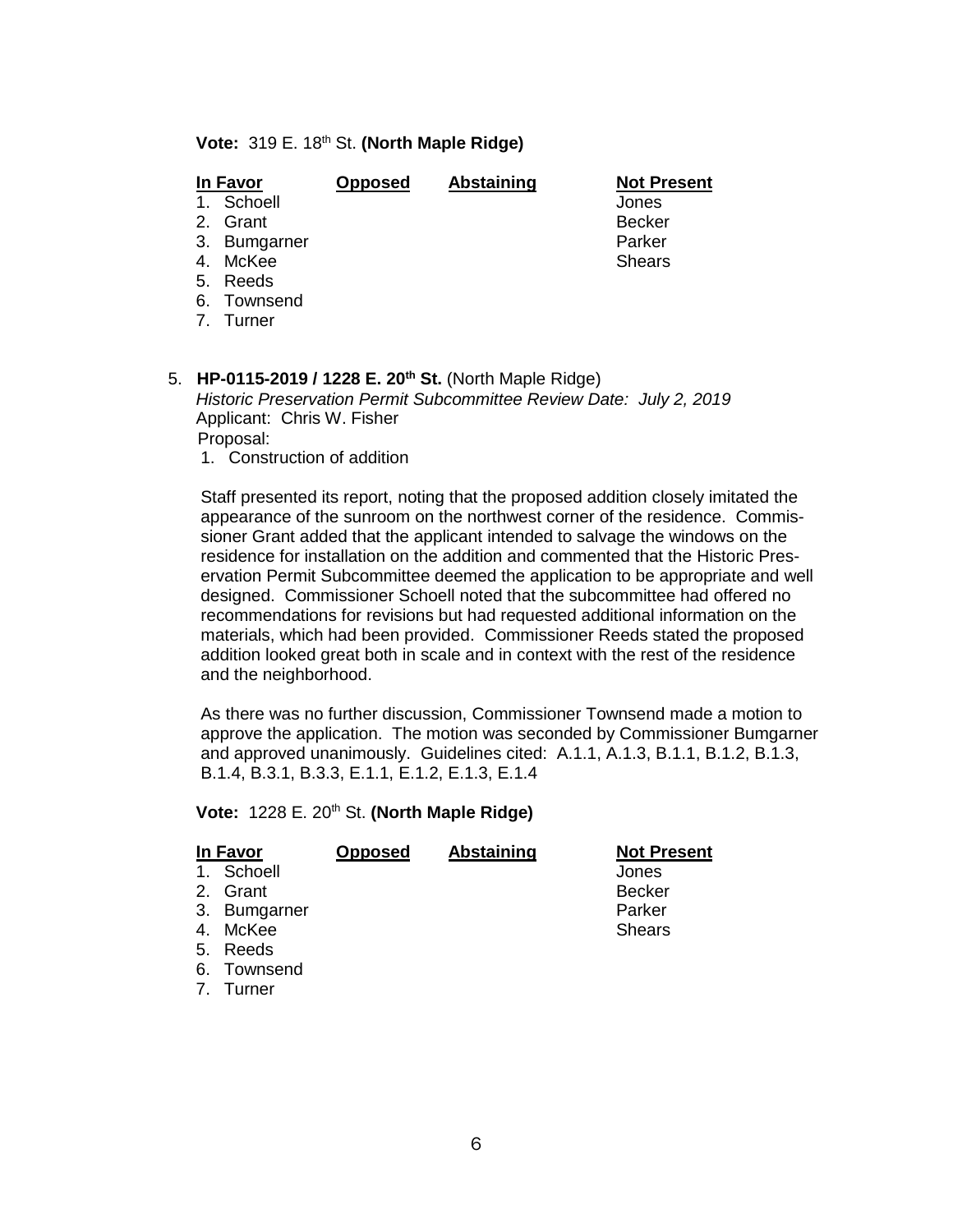#### C. Reports

- 1. Chair Report None
- 2. Staff Report None

#### D. New Business None

E. Announcements and Future Agenda Items None

### F. Public Comment

 Commissioner Bumgarner requested clarification on the statement from the National Register Coordinator for the State Historic Preservation Office concerning HP-0116- 2019. Staff relayed that the National Register Coordinator stated that the alteration was unfortunate, but, in her opinion, the character of the residence, although altered, was not so severely altered that its status as Contributing Resource was endangered because other features remained intact. Staff observed, however, that in the nomination the tile roof was specifically identified as a feature of the residence. Commissioner Bumgarner stated that, if tile roofs throughout the neighborhood were replaced with shingles, the character of the neighborhood would change and expressed disagreement with the opinion of the National Register Coordinator. Commissioner Reeds noted that on a nearby residence, the tiles were removed, repairs were completed, and the tiles were placed on the roof. Commissioner Turner noted the construction of an addition across the street from the residence which used similar methods. Commissioner Reeds stated that the most appropriate way to replace the roof would have been to remove the tiles, complete repairs, seal the lining, and replace the tiles, adding new tiles when necessary. Commissioner Bumgarner stated that the cost of materials should not be considered an appropriate justification. Commissioner Townsend stated that cost and ignorance of the process were frequent arguments presented to the commission by applicants, and several commissioners expressed the opinion that ownership of a residence home in a historic district comes with a level of responsibility to abide by regulations. Commissioner Bumgarner stated that the retroactive approval of work completed without a permit, which was justified only by expense, could rend the fabric of the entire neighborhood. Staff noted the applicant has a right to appeal but the failure to do so would leave unaddressed the issue of the violation of the Zoning Code. Commissioner Bumgarner commented that the Tulsa Preservation Commission and the Board of Adjustment would face a situation in which someone has made a costly mistake and sought a remedy or a situation in which a pathway is provided to bypass the commission. Staff commented that there seemed to be an increased awareness of the requirement for an Historic Preservation Permit and an appreciation for the Tulsa Preservation Commission's efforts.